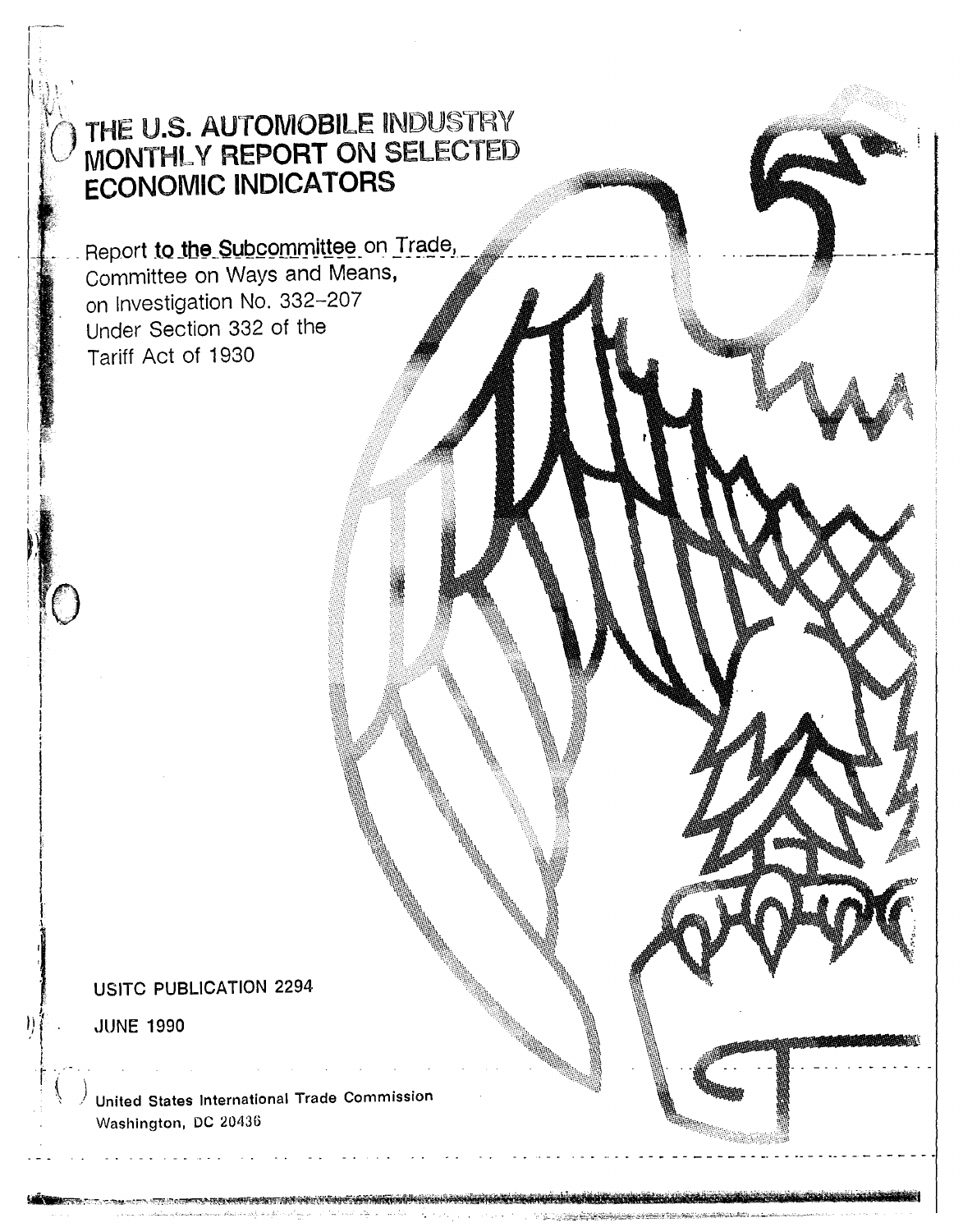## UNITED STATES INTERNATIONAL TRADE COMMISSION

A PASSA

## **COMMISSIONERS**

Anne E. Brunsdale, Chairman Ronald A. Cass, Vice Chairman Alfred E. Eckes Seeley G. Lodwick David B. Rohr Don E. Newquist

> Office of Industries Robert A. Rogowsky, Director

This report was prepared principally by

Juanita S. Kavalauskas Transportation Branch

Machinery and Equipment Division

Address all communications to Kenneth R. Mason, Secretary to the Commission United States International Trade Commission Washington, DC 20436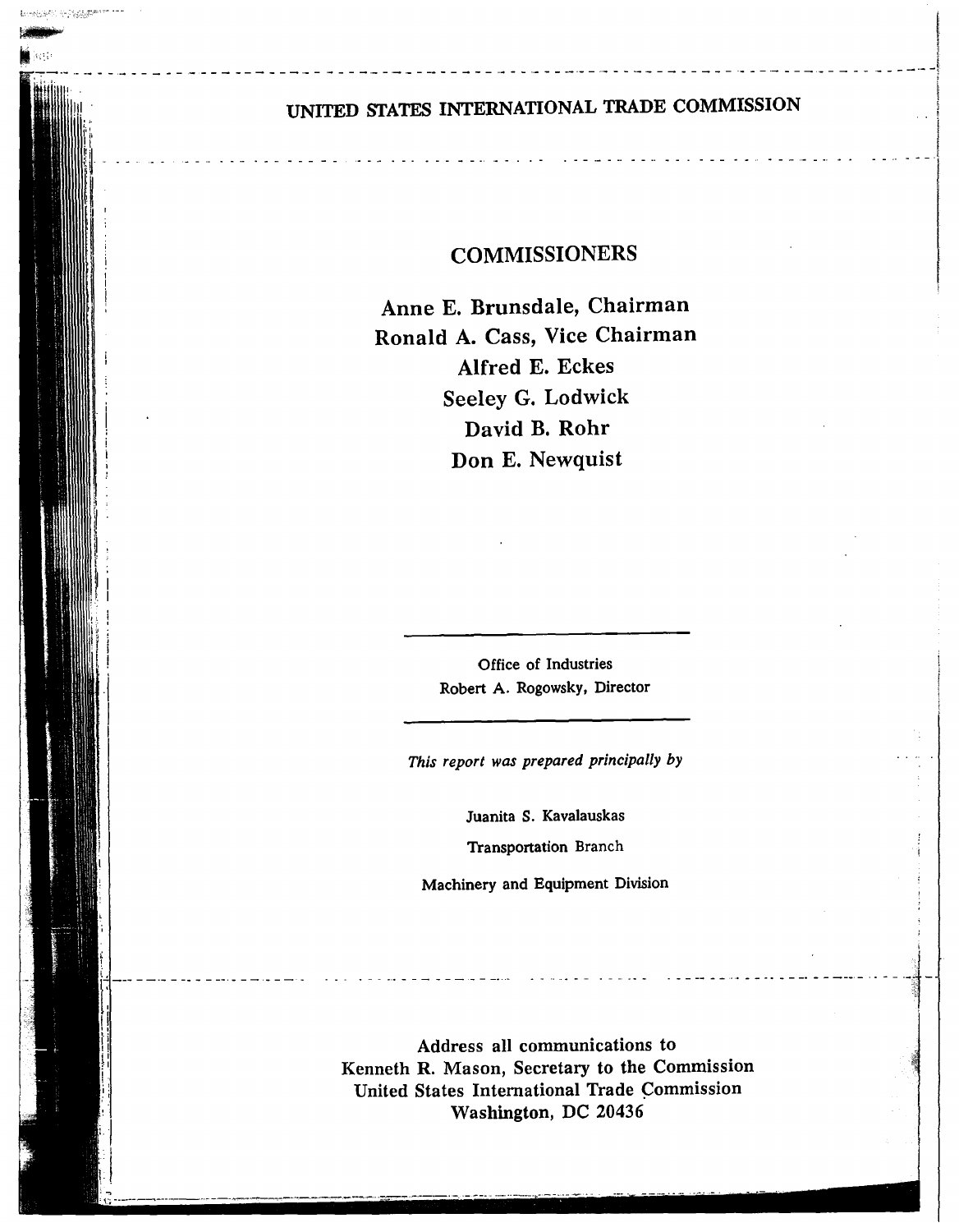## C 0 N T E N T S - - - - - - - - - - - - - - - - - - - - - - - - - - - - - - - - -- - - - - - - - - - - - - - - - - --- ---- -- ·- - - ·-- - - - - - ·- - -- - - -- - -

 $\sqrt{ }$  .

ntra<br>Johannes<br>Johannes (1985)

 $\ddot{\hspace{1cm}}$ 

"I , r I ~: :

I:

### Tables

| 1.                         | New passenger automobiles: U.S. retail sales of domestic         |     |
|----------------------------|------------------------------------------------------------------|-----|
|                            | production, production, inventory, days' supply, and             |     |
|                            | employment, by specified periods, June 1988-May 1990             | 1   |
|                            | 2. New passenger automobiles: U.S. imports, by principal sources |     |
|                            | and by specified periods, May 1988-April 1990                    | 2   |
| 3.                         | Lightweight automobile trucks and bodies and cab/chassis for     |     |
|                            | lightweight automobile trucks: U.S. imports, by principal        |     |
|                            |                                                                  | 3   |
|                            | sources and by specified periods, May 1988-April 1990            |     |
| 4.                         | New passenger automobiles: U.S. exports of domestic              |     |
|                            | merchandise, by principal markets and by specified periods,      |     |
|                            |                                                                  | 4   |
| 5.                         | Lightweight automobile trucks and bodies and cab/chassis for     |     |
|                            | lightweight automobile trucks: U.S. exports of domestic          |     |
| 27                         | merchandise, by principal markets and by specified periods,      |     |
|                            |                                                                  | 5   |
| 6.                         | New passenger automobiles: Sales of domestic and imported        |     |
|                            | passenger automobiles and sales of imported passenger            |     |
| $\mathcal{E}^{(1)}$        | automobiles as a percent of total U.S. sales, by specified       |     |
|                            |                                                                  | - 6 |
| 7.                         | New passenger automobiles: Price indexes, by specified periods,  |     |
|                            |                                                                  | 6   |
| $\mathbf{y} \rightarrow -$ |                                                                  |     |
| 8.                         | New passenger automobiles: Retail price changes in the U.S.      |     |
|                            |                                                                  | 7   |
| 9.                         | Manufacturers' suggested retail prices of selected U.S. and      |     |
|                            | Japanese automobiles, April 1981-June 1990                       | 8   |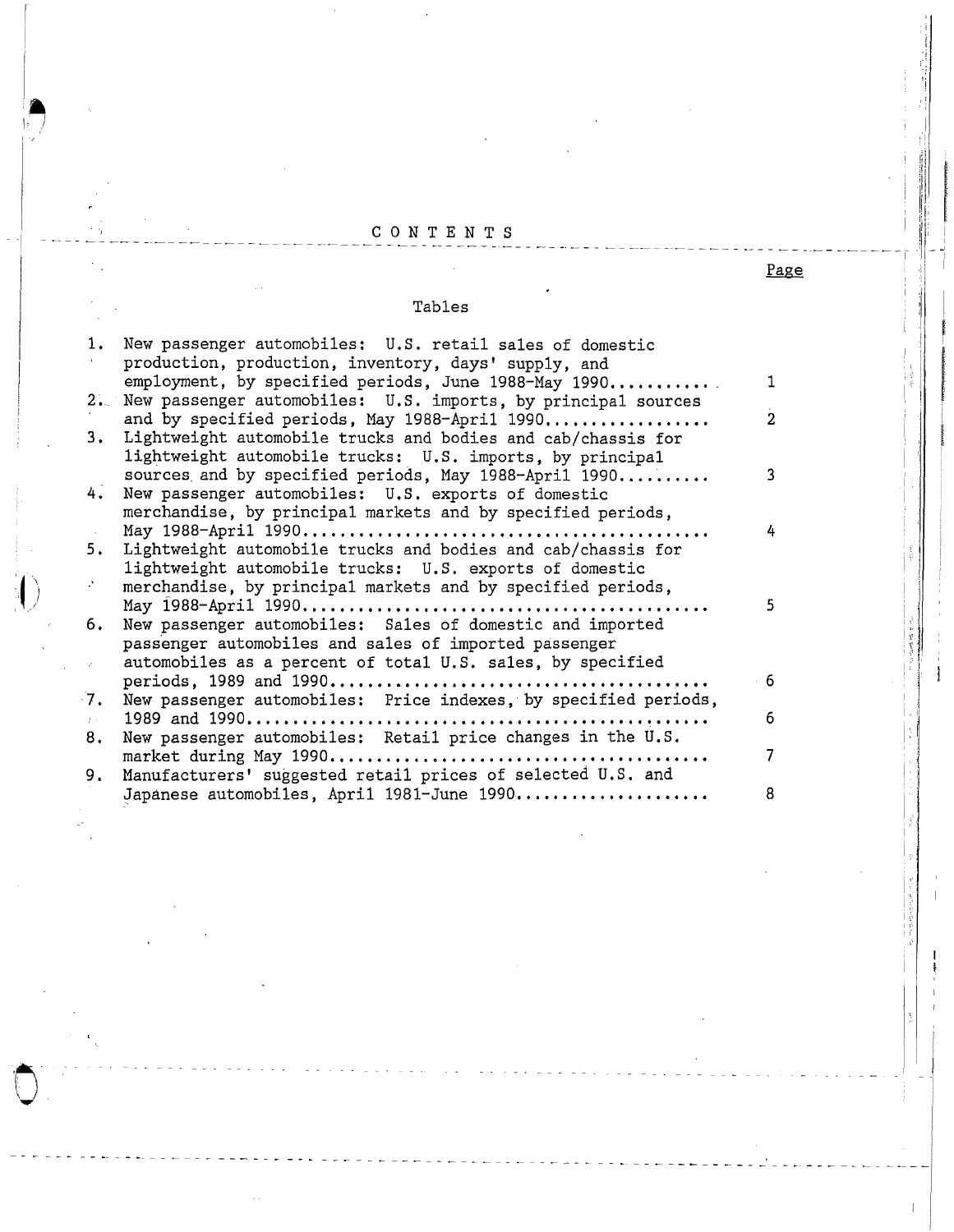$a$ ble 1.--New passenger automobiles: U.S. retail sales of domestic production, able 1.--New passenger automobiles. 0.0. Iecall sales of domestic production, inventory, days' supply, and employment, by specified periods, June 1988-May 1990<br>June 1988-May 1990<br>(In thousands of units: thousands of employ June 1988-May 1990

|                         |                   |             | (In thousands of units; thousands of employees) |             |                        |
|-------------------------|-------------------|-------------|-------------------------------------------------|-------------|------------------------|
|                         | 1989-90           |             |                                                 | 1988-89     |                        |
|                         | Apr.<br>$-1990 -$ | May<br>1990 | June 1989-<br>May 1990                          | May<br>1989 | June 1988-<br>May 1989 |
| <u>item</u>             |                   |             |                                                 |             |                        |
| letail sales of domes-  |                   |             |                                                 |             |                        |
| tic production:         |                   |             |                                                 |             |                        |
| Subcompact              | 83                | 98          | 1,229                                           | 107         | 1,377                  |
| Compare                 | 140               | 147         | 1,785                                           | 214         | 1,975                  |
| Intermediate            | 212               | 237         | 2,496                                           | 272         | 3,015                  |
| Standard                | 106               | 100         | 1,227                                           | 91          | 981                    |
| Luxury                  | 54                | 60          | 656                                             | 64          | 701                    |
| $Total$                 | 596               | 642         | 7,393                                           | 700         | 8,003                  |
| Production:             |                   |             |                                                 |             |                        |
| $Subcompact \ldots$     | 77                | 99          | 1,062                                           | 123         | 1,277                  |
| Compact                 | 137               | 170         | 1,750                                           | 164         | 1,963                  |
| Intermediate            | 190               | 204         | 2,054                                           | 248         | 2,751                  |
| Standard                | 31                | 75          | 781                                             | 81          | 820                    |
| Luxury                  | 57                | 64          | 731                                             | 64          | 791                    |
| $Total$                 | 492               | 621         | 6,384                                           | 681         | 7,604                  |
| Inventory               |                   |             |                                                 |             |                        |
| Subcompact              | 241               | 248         | 1/                                              | 313         | 1/                     |
| Compact<br>Intermediate | 264               | 274         | 1/                                              | 340         | 1/                     |
| Intermediate            | 625               | 649         | 1/                                              | 804         | 1/                     |
| Standard                | 174               | 179         | 1/                                              | 226         | 1/                     |
| Luxury                  | 117               | 121         | 1/                                              | 154         | 1/                     |
| $Total$                 | 1,422             | 1.471       | 1/                                              | 1,838       | 1/                     |
| Days' supply: 2/        |                   |             |                                                 |             |                        |
| Subcompact              | 73                | 66          | 1/                                              | 79          | 1/                     |
| Compact                 | 47                | 49          | $\frac{1}{2}$                                   | 43          | 1/                     |
| Intermediate            | 74                | 71          | 1/                                              | 80          | 1/                     |
| Standard                | 41                | 47          | 1/                                              | 67          | 1/                     |
| Luxury                  | 54                | 52          | 1/                                              | 65          | 1/                     |
| Average                 | 60                | 60          | 1/                                              | 71          | 1/                     |
| Employment: 3/          |                   |             |                                                 |             |                        |
| $Total$ employees       | 824<br>4/         | 5/<br>829   | 1/                                              | 6/878       | 1/                     |
| Production workers      | 631<br>4/         | 5/634       | 1/                                              | 6/684       | 1/                     |

1/ Not applicable. 2/ Days' supply is an average for each class size which is determined by the previous month's retail sales.  $3/$  Employment data are for SIC 371 (motor vehicles and motor vehicle equipment). !±/ Data are for March 1989, revised. 2/ Data are for April 1990,

*§./* Data are for April 1989.

2s.C

Source: Retail-sales and production, Data Resources, Inc. Auto Information Bank; 'ays' supply and inventory, Automotive News; and employment, U.S. Department of ,' abor.

Note.--Because of rounding, figures may not add to the totals shown.

-------- - - - - - - - ---- - - - - - ---- - - - - -- - <sup>+</sup>

,; *n* 

4

1

 $\frac{1}{1!}$  .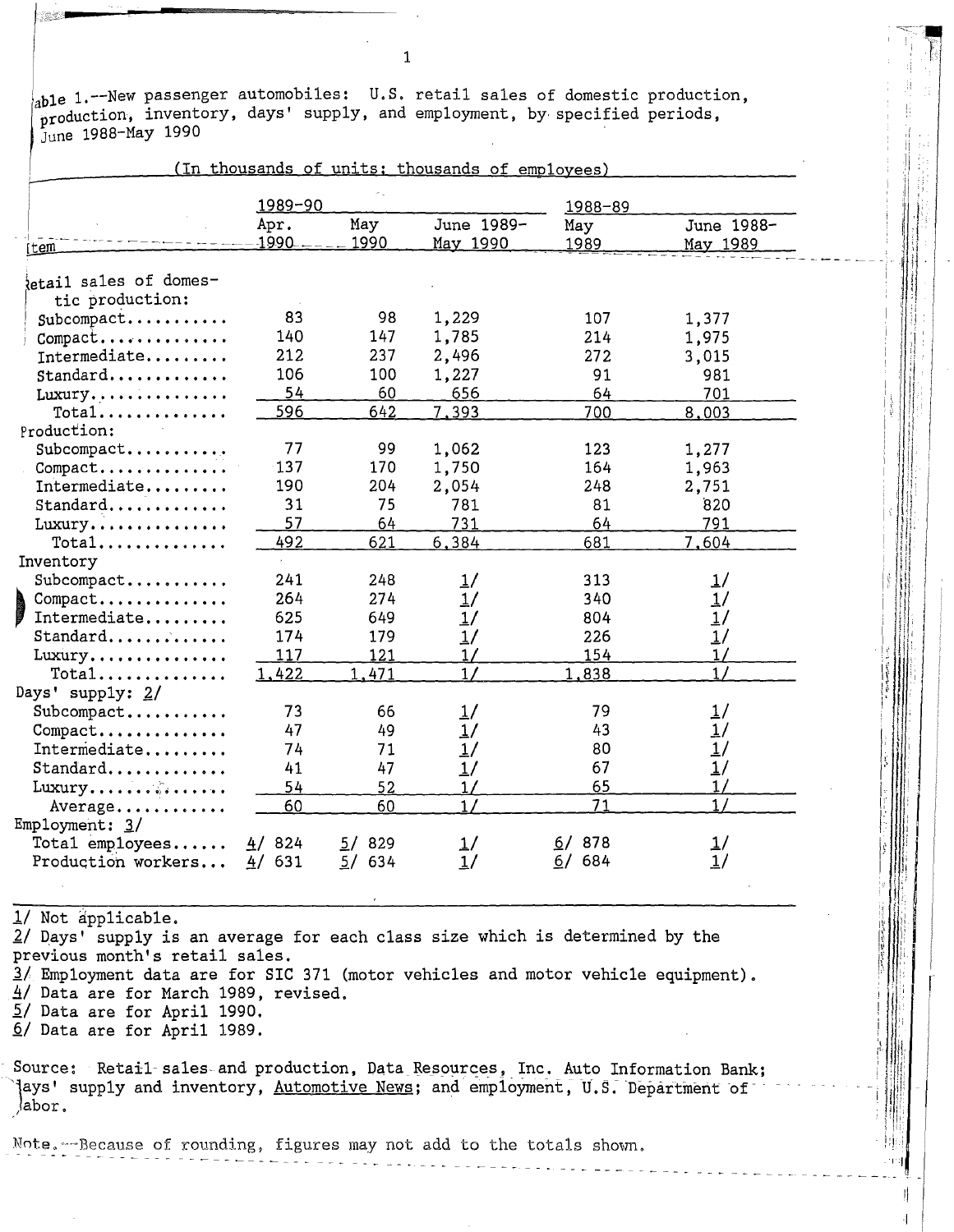Table 2.--New passenger automobiles: U.S. imports, by principal sources and by specified periods, May 1988-April 1990 1/

-- -- ---.. - - - - - - - - -- - - -- - - - - - - - - - -- -- - -- - - .... - - -~ - - - - - -- - - \_...,. - - -- -

ii ; I  $\frac{1}{1}$ 

.~ I

|                       | 1989-90       |               |                              | 1988-89   |                  |  |  |
|-----------------------|---------------|---------------|------------------------------|-----------|------------------|--|--|
|                       | Mar.          | Apr.          | May 1989-                    | Apr.      | May 1988-        |  |  |
| <u>Source</u>         | <u> 1990 </u> | 1990          | <u>Apr. 1990</u>             | 1989      | <u>Apr. 1989</u> |  |  |
|                       |               |               | <u>Quantity (units)</u>      |           |                  |  |  |
| $Japan$               | 173,811       | 157,379       | 1,995,293                    | 178,006   | 2,154,809        |  |  |
| Canada                | 129,354       | 89,335        | 1,141,063                    | 102,082   | 1,107,809        |  |  |
| West Germany          | 30,925        | 23,271        | 211,836                      | 19,506    | 252,503          |  |  |
| Korea                 | 11,327        | 21,028        | 195,908                      | 25,361    | 419,255          |  |  |
| Sweden                | 13,160        | 9,391         | 97,368                       | 8,597     | 118,782          |  |  |
| Mexico                | 5,433         | 8,792         | 118,156                      | 12,658    | 144,798          |  |  |
| Yugoslavia            | 0             | 508           | 549                          | 2         | 9,642            |  |  |
| United Kingdom        | 2,661         | 2,869         | 27,921                       | 3,099     | 30,081           |  |  |
| Italy                 | 1,066         | 1,295         | 10,112                       | 1,037     | 5,744            |  |  |
| France                | 5             | 6             | 2,438                        | 482       | 12,726           |  |  |
| $Brazil$              | 1,026         | 1,850         | 40,336                       | 2,340     | 46,501           |  |  |
| All other             | 3,366         | 2,343         | 26,351                       | 3,209     | 23,296           |  |  |
| $Total$               | 372,134       | 318,067       | 3,233,427                    | 356,379   | 4,325,946        |  |  |
|                       |               |               | <u>Value (1,000 dollars)</u> |           |                  |  |  |
|                       |               |               |                              |           |                  |  |  |
| Japan                 | 1,824,690     | 1,630,633     | 19,996,583                   | 1,723,529 | 20,382,072       |  |  |
| Canada                | 1,427,479     | 1,005,084     | 12,659,893                   | 1,120,433 | 13,000,541       |  |  |
| West Germany          | 658,977       | 544,953       | 5, 141, 195                  | 480,819   | 6,086,231        |  |  |
| Korea                 | 65,677        | 122,397       | 1,148,521                    | 156,029   | 2,365,847        |  |  |
| Sweden                | 217,716       | 154,992       | 1,603,494                    | 139,349   | 1,981,616        |  |  |
| Mexico                | 53,600        | 89,216        | 1,072,423                    | 116,476   | 1,259,098        |  |  |
| Yugoslavia            | 0             | 2,028         | 2,190                        | 2         | 26,435           |  |  |
| United Kingdom        | 87,189        | 94,223        | 899,192                      | 93,999    | 952,370          |  |  |
| $Italy \ldots \ldots$ | 28,715        | 31,122        | 282,134                      | 27,913    | 165,493          |  |  |
| France                | 130           | 121           | 29,422                       | 5,778     | 137,956          |  |  |
| Brazi1                | 6,347         | 11,683        | 248,832                      | 14,502    | 274,811          |  |  |
| All other             | 54,414        | <u>38,140</u> | 419,691                      | 52,254    | 364,227          |  |  |
| $Total$               | 4,424,933     | 3,724,591     | 43,503,570                   | 3,931,083 | 46,906,697       |  |  |

1/ Data include imports into Puerto Rico and TSUSA items 692.1005-692.1008; data do not include automobiles assembled in U.S. foreign trade zones.

Source: Compiled from official statistics of the U.S. Department of Commerce.

- I- - - - - --- - -- - --- -- - - - - - ---- - - - - -- - - -· - - - - - - - - -·- - - -- - - -- - - -- - - - - - -- - - -- - - - -- - - - - --- - -- - - . - <sup>I</sup>

Note.--Because of rounding, figures may not add to the totals shown.

 $\begin{pmatrix} 1 & 1 \\ 1 & 1 \end{pmatrix}$ 

I

 $\vert$ 

 $\overline{\phantom{a}}$ 

0

 $\cdot$  ( )  $\mathbf{a}$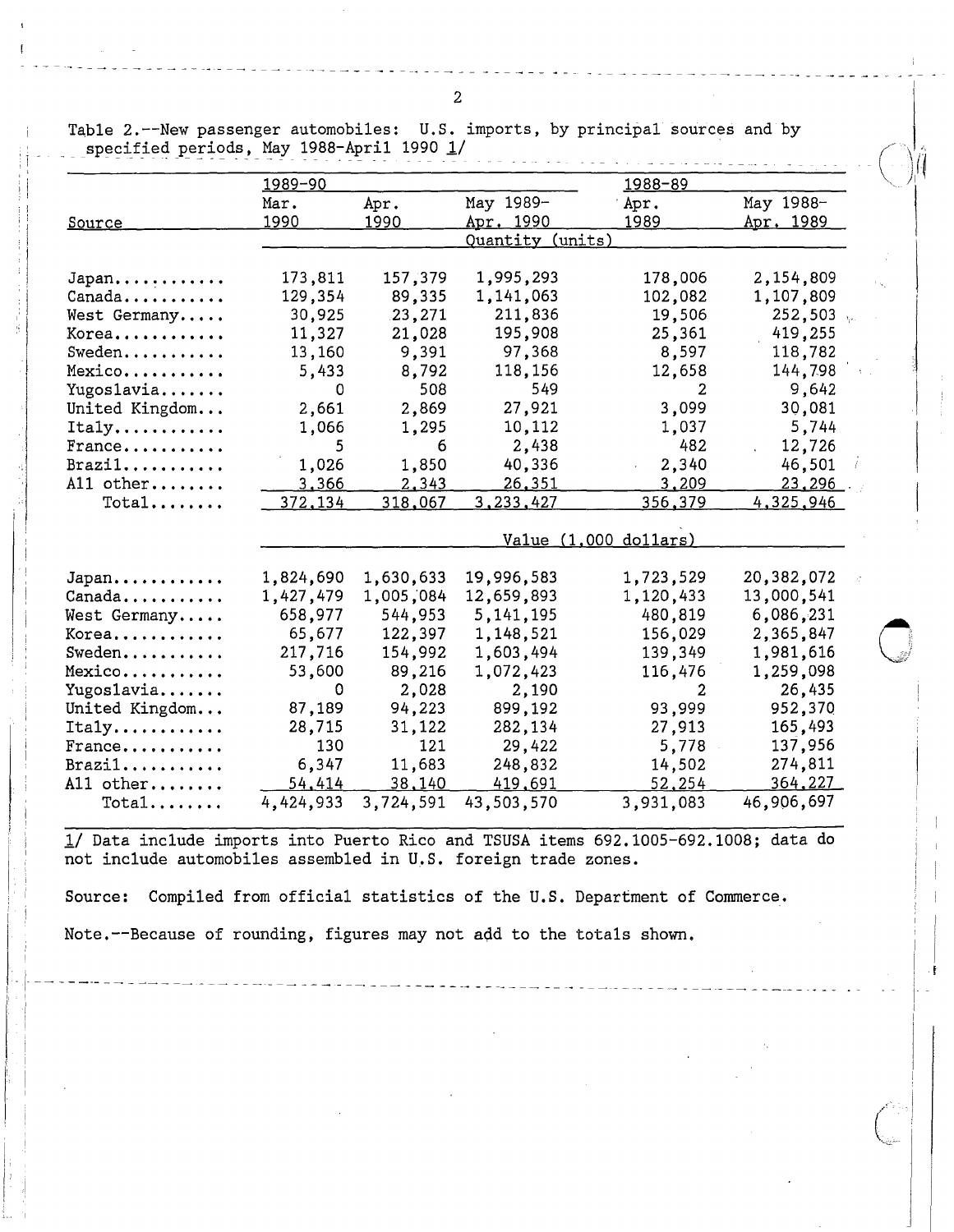$_{\text{Table 3.}}$ --Lightweight automobile trucks 1/ and bodies and cab/chassis for lightweight automobile trucks: U.S. imports, by principal sources and by specified periods, May 1988-April 1990 2/

| سبيحا     | 1989-90 |             |                       | 1988-89      |           |
|-----------|---------|-------------|-----------------------|--------------|-----------|
|           | Mar.    | Apr.        | May 1989-             | Apr.         | May 1988- |
| Source    | 1990    | 1990        | Apr. 1990             | 1989         | Apr. 1989 |
|           |         |             | Quantity              | $(units)$ 3/ |           |
|           |         |             |                       |              |           |
| Japan     | 25,887  | 29,253      | 345,048               | 35,653       | 499,739   |
| Canada    | 42,890  | $-25 - 140$ | $-431,509$            | 33,221       | 353,262   |
| Mexico    | 1,757   | 1,915       | 17,015                | O            | 18        |
| All other | 234     | 33          | 3,614                 | 45           | 5,267     |
| $Total$   | 70,769  | 56,341      | 797,186               | 68,919       | 858,286   |
|           |         |             | Value (1.000 dollars) |              |           |
|           |         |             |                       |              |           |
| Japan     | 149,088 | 164,681     | 2,009,683             | 244,323      | 3,118,976 |
| Canada    | 549,356 | 324,961     | 5,489,662             | 425,724      | 4,130,372 |
| Mexico    | 21,334  | 23,437      | 204,783               | 105          | 2,367     |
| All other | 5,937   | 4,277       | 33,723                | 3,855        | 116,538   |
|           |         |             |                       |              |           |
| $Total$   | 745,712 | 517,356     | 7,737,851             | 674,007      | 7,368,253 |

1/ Defined as not over 10,000 pounds gvw.

ż,

2/ Partially estimated, all data include imports into Puerto Rico.

 $\overline{3}$ / Quantity data include complete trucks and cab/chassis, but exclude bodies.

ource: Compiled from official statistics of the U.S. Department of Commerce, xcept as noted.

Ħ

Note.--Because of rounding, figures may not add to the totals shown.

3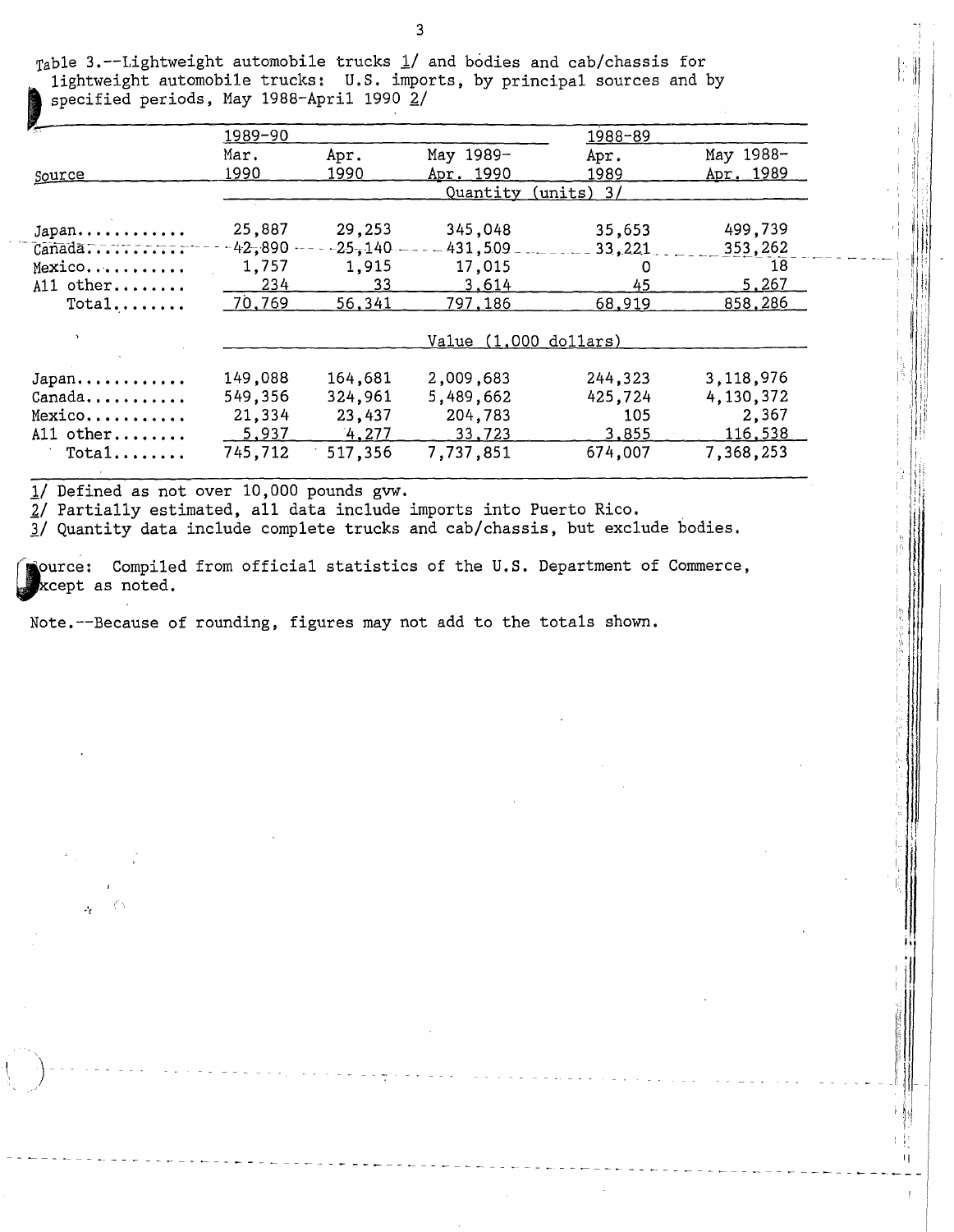|           | 1989-90   |         |                         | 1988-89          |                |
|-----------|-----------|---------|-------------------------|------------------|----------------|
|           | Mar.      | Apr.    | May 1989-               | Apr.             | May 1988-      |
| Market    | 1990      | 1990    | Apr. 1990               | 1989             | Apr. 1989      |
|           |           |         |                         | Quantity (units) |                |
|           |           |         |                         |                  |                |
| Canada    | 66,296    | 57,423  | 552,074                 | 36,209           | 529,911        |
| Japan     | 3,434     | 4,019   | 26,286                  | 1,486            | 22,823         |
| All other | 27,893    | 18,933  | 198,782                 | 14,106           | <u>149,938</u> |
| $Total$   | 97,623    | 80,375  | <u>777,142</u>          | 51,801           | 702,672        |
|           |           |         | $Value (1,000$ dollars) |                  |                |
| Canada    | 762,290   | 664,759 | 6,182,422               | 421,404          | 5,631,394      |
| Japan     | 53,980    | 63,061  | 428,633                 | 19,315           | 293,845        |
| All other | 329,528   | 229,847 | 2,531,486               | 186,150          | 1,896,370      |
| $Total$   | 1,145,798 | 957,667 | 9,142,541               | 626,869          | 7,821,609      |

Table 4.--New passenger automobiles: U.S. exports of domestic merchandise, by principal markets and by specified periods, May 1988-April 1990 1/

--- ------ ------ --- ---~-

 $1/$  1989 data revised.

i, I

> <sup>~</sup>'. ''

Source: Compiled from official statistics of the U.S. Department of Commerce. Note.--Because of rounding, figures may not add to the totals shown.

' -,-1 . - - - - - -· - - --- - --- - - - - - - - -- - ---- - -- - - -- - - -- - - - - - -- - - - - - -- - - - - - 4 --------

- -- - - -4 - - -4 - - -- - -

 $\bigcup$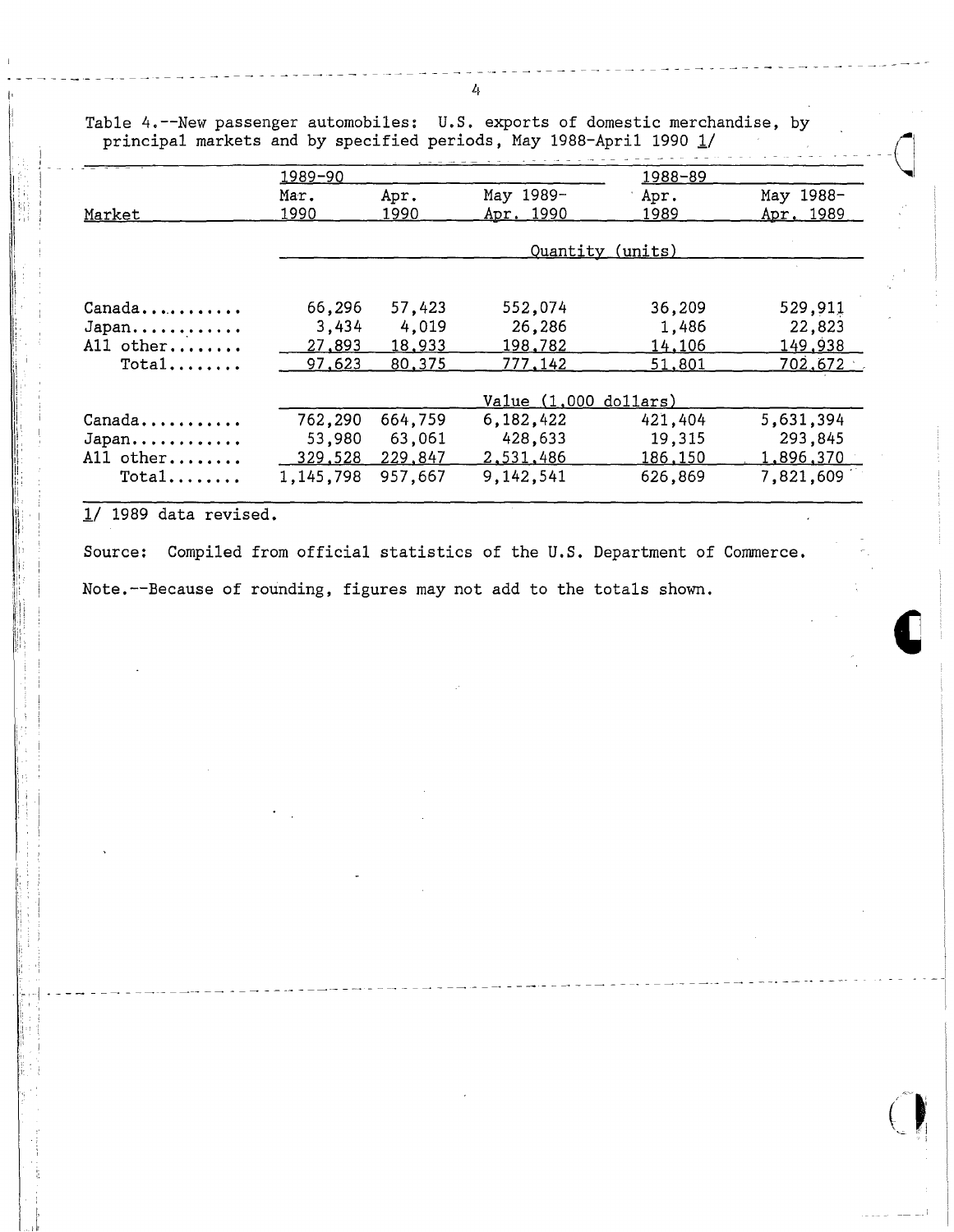Table 5.--Lightweight automobile trucks  $1/$  and bodies and cab/chassis for lightweight automobile trucks: U.S. exports of domestic merchandise, by principal markets and by specified periods, May 1988-April 1990 2/

|                               | 1989-90 |         |                               | 1988-89  |           |
|-------------------------------|---------|---------|-------------------------------|----------|-----------|
|                               | Mar.    | Apr.    | May 1989-                     | Apr.     | May 1988- |
| Market                        | 1990    | 1990    | Apr, 1990                     | 1989     | Apr. 1989 |
|                               |         |         | -Quantity (units) 3/          |          |           |
| $Canada \ldots \ldots \ldots$ | 12,996  | 15,060  | 132,293                       | 12,424   | 149,524   |
| All other                     | 1,438   | 1,165   | 14.877                        | 1,300    | 28,327    |
| $Total$                       | 14,434  | 16,225  | 147,170                       | 13,724   | 177,851   |
|                               |         |         | $Value(1,000\text{ dollars})$ |          |           |
| $Canada \ldots \ldots \ldots$ | 151,414 | 176,840 | 1,553,235                     | 146,141  | 1,589,994 |
| All other                     | 13,388  | 11,493  | 140,102                       | 17,052   | 348,817   |
| $Total$                       | 164,802 | 188,333 | 1,693,337                     | 163, 193 | 1,938,811 |

1/ Defined as not over 10,000 pounds gvw.

2/ Partially estimated.

--- ------- --~---

*'JI* Quantity data include complete trucks and cab/chassis, but exclude bodies.

Source: Compiled from official statistics of the U.S. Department of Commerce, except' as noted.

,)ote.--Because of rounding, figures may not add to the totals shown.

5

:"""'--•.

..

I

the first of the corresponding to the corresponding to the corresponding to the corresponding to the corresponding to the corresponding to the corresponding to the corresponding to the corresponding to the corresponding to

Informational and community

I '.

I"

·: l I:

1<br>---------------------------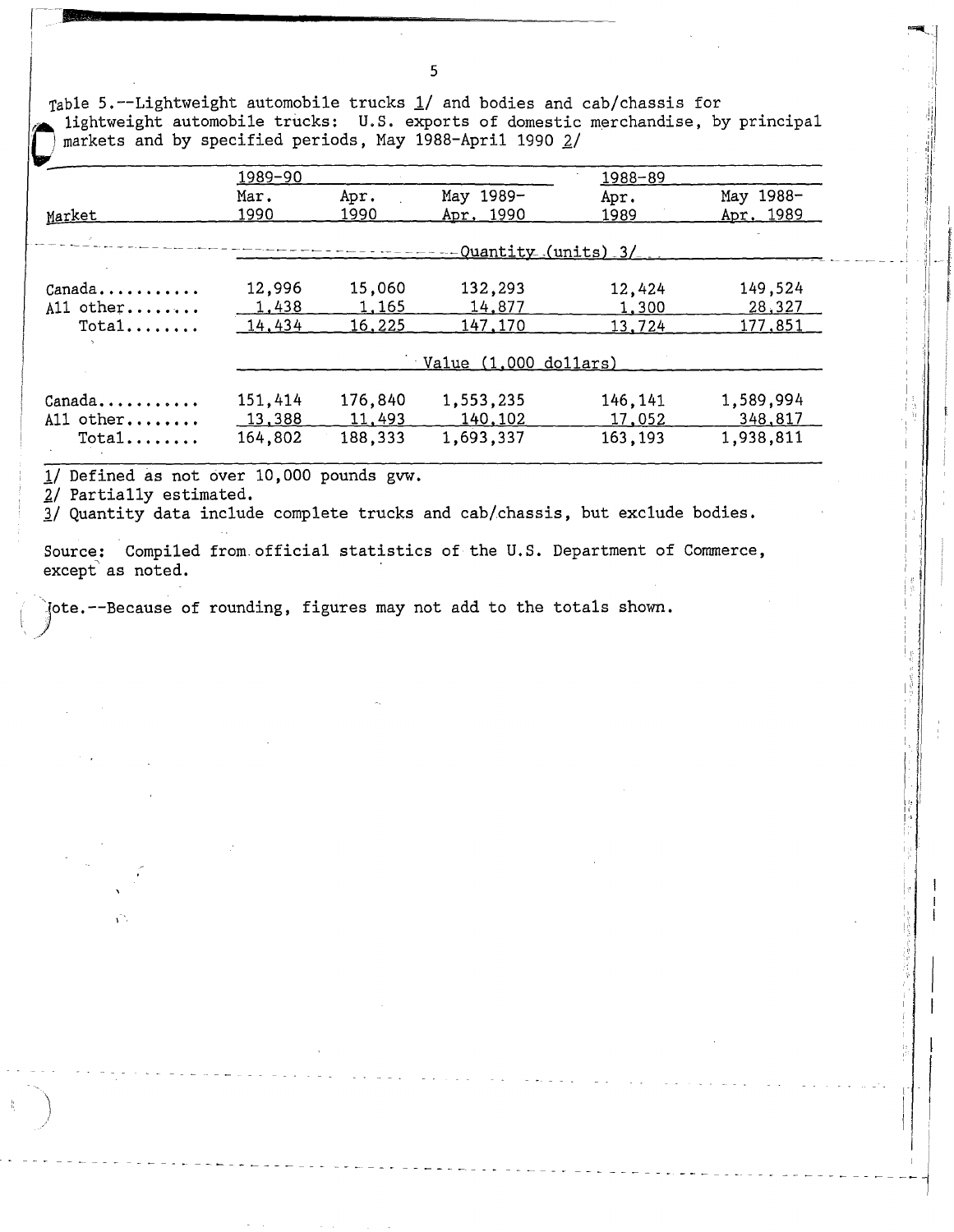Table 6.--New passenger automobiles: Sales of domestic and imported passenger automobiles and sales of imported passenger automobiles as a percent of total U.S. sales, by specified period 1989 and 1990 .------------- \_\_ · ----- . ( <sup>~</sup>

|            | Sales of-<br>Domestic<br>automobiles 1/ |           | Imported<br>automobiles 2/ |             | Total U.S.<br>$sales$ $1/2/$ |           | Ratio of<br>import sales<br>to total<br>$sales$ $1/2/$ |      |
|------------|-----------------------------------------|-----------|----------------------------|-------------|------------------------------|-----------|--------------------------------------------------------|------|
| Period     | 1990                                    | 1989      | 1990                       | 1989        | <u> 1990 </u>                | 1989      | 1990                                                   | 1989 |
|            |                                         |           | Quantity (units)           |             |                              |           | --Percent--                                            |      |
| January    | 544,605                                 | 509,760   | 208,694                    | 208,856     | 753,299                      | 718,616   | 27.7                                                   | 29.1 |
| February   | 531,546                                 | 552,042   | 193,912                    | 198,825     | 725,458                      | 750,867   | 26.7                                                   | 26.5 |
| Jan.-Feb   | 1,076.151                               | 1,061,802 | 402,606                    | 407,681     | 1,478,757                    | 1,469,483 | 27.2                                                   | 27.7 |
| March      | 622,949                                 | 639,631   | 228,221                    | 245,161     | 851,170                      | 884,792   | 26.8                                                   | 27.7 |
| Jan.-Mar   | 1,699,100                               | 1,701,433 | 630,827                    | 652,842     | 2,329,927                    | 2,354,275 | 27.1                                                   | 27.7 |
| April      | 596,428                                 | 667,444   | 242,661                    | 242,555     | 839,089                      | 909,999   | 28.9                                                   | 26.7 |
| $Jan.-Apr$ | 2,295,528                               | 2,368,877 | 873,488                    | 895,395     | 3,169,016                    | 3,264,274 | 27.6                                                   | 27.4 |
| May        | 641,749                                 | 710,478   | 230,273                    | 259,737     | 872,022                      | 970,215   | 26.4                                                   | 26.8 |
| $Jan.-May$ | 2,937,277                               | 3,079,355 | 1,103,761                  | 1, 154, 132 | 4,041,038                    | 4,234,489 | 27.3                                                   | 27.3 |

1/ Domestic automobile sales include U.S.-, Canadian- and Mexican-built automobiles sold in the United States.

2/ Does not include automobiles imported from Canada and Mexico.

Source: Automotive News.

į. I.  $\mathbf{1}$ 

Table 7 **0**  New passenger automobiles: Price indexes, by specified periods, 1989 and 1990 1/

|     |                                      | 1989-90      |              |                   | 1989 and 1990 |              |                          |
|-----|--------------------------------------|--------------|--------------|-------------------|---------------|--------------|--------------------------|
|     | Item                                 | Mar.<br>1990 | Apr.<br>1990 | Percent<br>change | Apr.<br>1989  | Apr.<br>1990 | Percent<br><u>change</u> |
|     | Consumer Price<br>Index:             |              |              |                   |               |              |                          |
| -11 | Unadjusted<br>Seasonally             | 121.3        | 120.7        | $-0.5$            | 119.4         | 120.7        | $+1.1$                   |
|     | adjusted<br>Producer Price<br>Index: | 121.2        | 120.9        | $-0.2$            | 119.8         | 120.9        | $+0.9$                   |
|     | Unadjusted<br>Seasonally             | 115.6        | 115.2        | $-0.3$            | 113.2         | 115.2        | $-+1.8$                  |
|     | adjusted                             | 116.2        | 115.1        | $-0.9$            | 113.3         | 115.1        | $+1.6$                   |

*1*/ Consumer price index, 1982-1984 -= 100. - Producer price index, 1982 = 100.

Source: U.S. Department of Labor.

# --- -- - - - - - - - - -- - --- ---------- ------ - --------- 6 ---- --- .,. \_\_ --- - - - - <sup>~</sup>- - - - - -- - - - - - - - - - -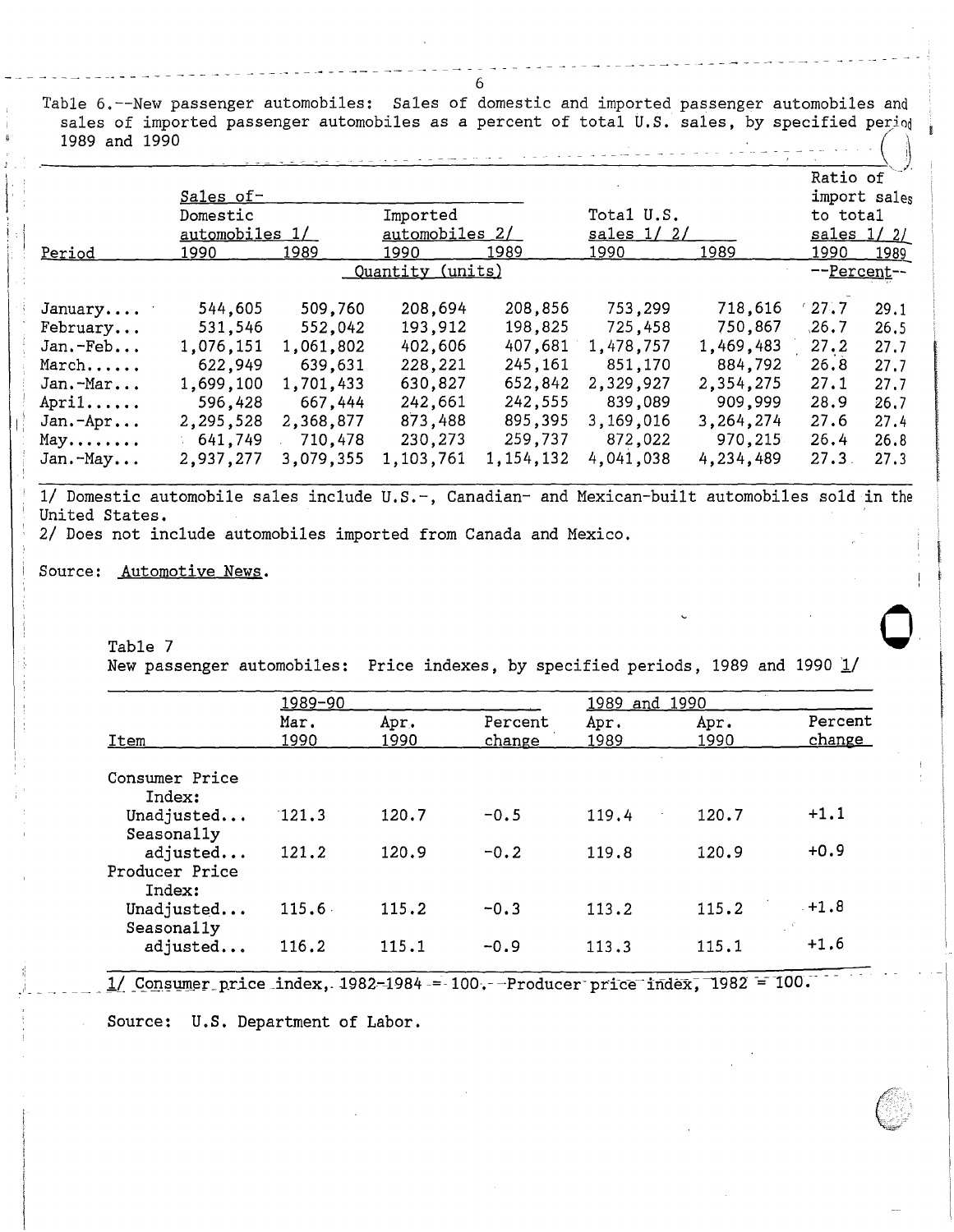Table 8.--New passenger automobiles: Retail price changes in the U.S. market during May 1990  $1/$ 

. I  $^i$   $\vert$ :I

ï

иĤ  $\overline{1}$  $\frac{1}{2}$ 

| Country source/make                   | Retail price changes<br>May 1990 $(+ or -)$ |
|---------------------------------------|---------------------------------------------|
|                                       |                                             |
| U.S. producers:<br>General Motors     | No change.                                  |
|                                       | No change.                                  |
| $\frac{1}{\text{Chrysler}}$           | No change.                                  |
| Japanese producers:                   |                                             |
| Toyota Motors                         | No change.                                  |
| Mazda                                 | No change.                                  |
| American Honda                        | No change.                                  |
| Acura Division                        | No change.                                  |
| Subaru                                | No change.                                  |
| European producers:                   |                                             |
| Volkswagen                            | No change.                                  |
|                                       | No change.                                  |
| Audi                                  | No change.                                  |
| Porsche<br>Mercedes-Benz              | No change.                                  |
| Korean producer:                      | No change.                                  |
| Hyundai                               | No change.                                  |
|                                       |                                             |
| Automotive News, May 1990.<br>Source: |                                             |
|                                       |                                             |
|                                       |                                             |
|                                       |                                             |
|                                       |                                             |
|                                       |                                             |
|                                       |                                             |
|                                       |                                             |
|                                       |                                             |
|                                       |                                             |
|                                       |                                             |
|                                       |                                             |
|                                       |                                             |
|                                       |                                             |
|                                       |                                             |
|                                       |                                             |
|                                       |                                             |
|                                       |                                             |
|                                       |                                             |
|                                       |                                             |
|                                       |                                             |
|                                       |                                             |

-- -------------- ------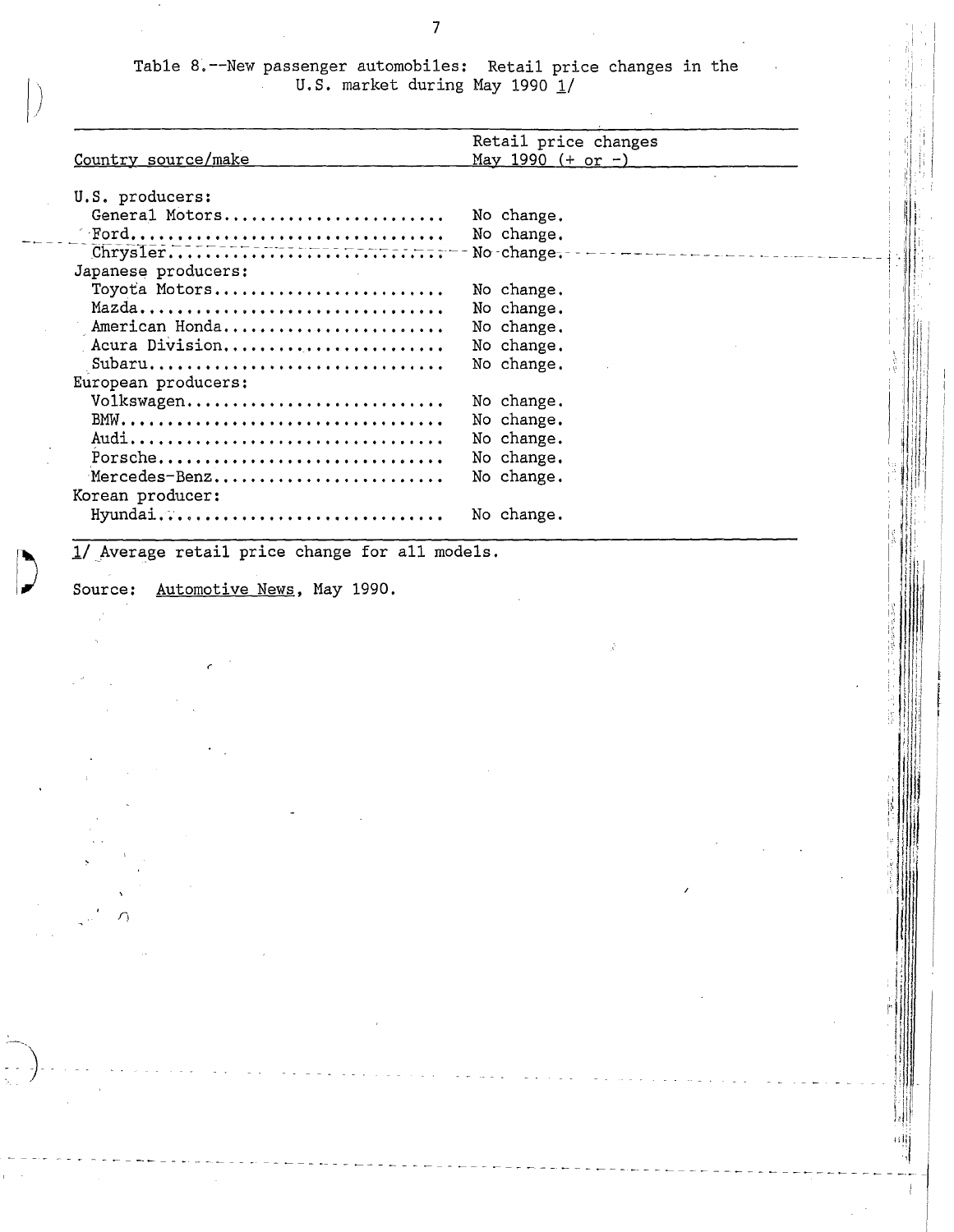|                                       | April 1, 1981 |                      | <u>June 1, 1990</u> |         |                              |            |
|---------------------------------------|---------------|----------------------|---------------------|---------|------------------------------|------------|
|                                       | Option-       |                      | Option-             |         | Percent change in optionally |            |
|                                       | ally          |                      | ally                |         | equipped model               |            |
|                                       | Base          | equipped             | Base                |         | equipped Jan. 1990-          | Apr. 1981- |
| <u>Company, model, and options 2/</u> | $mode1$ 3/    | model <sub>3</sub> / | model $3/$          |         | mode1 3/ June 1990           | June 1990  |
|                                       |               |                      |                     |         |                              |            |
| General Motors:                       |               |                      |                     |         |                              |            |
|                                       |               | $4/$ \$6,966         | \$8,002             | \$8,052 | 0.0                          | $+15.6$    |
|                                       | 14,198        | 14,198               | 26,310              | 26,310  | 0.0                          | $+85.3$    |
| Ford:                                 |               |                      |                     |         |                              |            |
| Escort Pony 2 door HB (RWD, TG)       | 5,556         | 5,857                | 7,742               | 8,550   | 0.0                          | $+46.0$    |
| Tempo GL 4 door (RWD, AT, TG) $5/$    | 6,421         | 6,953                | 10,063              | 10,888  | 0.0                          | $+56.6$    |
| LTD Crown Victoria, 4 door            | 8,519         | 10,102               | 17,767              | 17,937  | 0.0                          | $+77.6$    |
| Chrysler:                             |               |                      |                     |         |                              |            |
| Reliant America, 4 door (RWD, R, AT)  | 5,980         | 6,680                | 8,049               | 9,549   | 0.0                          | $+42.9$    |
| Dynasty, 4 door (RWD, AC) $6/$        | 6,672         | 7,502                | 12,800              | 14,475  | 0.0                          | $+92.9$    |
| Toyota:                               |               |                      |                     |         |                              |            |
| Corolla, Deluxe, $4$ door (R)         | 5,688         | 5,793                | 9,488               | 11,100  | 0.0                          | $+91.6$    |
| Cressida, 4 door                      | 11,599        | 11,599               | 21,498              | 21,498  | 0.0                          | $+85.3$    |
| Nissan (Datsun):                      |               |                      |                     |         |                              |            |
|                                       | 5,369         | 5,369                | 7,299               | 8,124   | 0.0                          | $+51.3$    |
| Stanza GXE, 4 door (AT) $1/$          | 6,839         | 7,749                | 15,575              | 16,109  | 0.0                          | $+107.9$   |
| Maxima GXE, 4 door                    | 10,379        | 10,379               | 17,959              | 18,584  | 0.0                          | $+71.1$    |
| Honda:                                |               |                      |                     |         |                              |            |
|                                       | 4,599         | 4,694                | 6,635               | 6,866   | 0.0                          | $+46.3$    |
| Accord DX, 4 door $(R)$               | 7,645         | 7,950                | 12,345              | 12,595  | 0.0                          | $+58.5$    |

i. ' ::0 <sup>I</sup> J

I \_I

Table 9.--Manufacturers' suggested retail prices of selected U.S. and Japanese automobiles, April 1981-June 1990 1/

1/ Suggested retail prices do not include any dealer incentives, below-market financing or rebates.

 $2/$  The following codes apply: RWD = rear window defroster; TG = tinted glass; HB = hatchback; AT = automatic transmission;  $AC = air$  conditioning;  $R = radio$ .

l/ Base models are *Q* door or 2 door hatchback and 4 door or 4 door hatchback models. Optionally equipped models are1 base models which have been equipped with the options listed in parenthesis.

*!±I* Cavalier not sola until May 21, 1981.

*5.1* Tempo replaced the Fairmont Futura.

6/ Dynasty replaced the Diplomat.

II Sentra replaced the *21a;* Stanza replaced the 510.

8/ Civic 1500 replaced the Civic 1300. I

I

Source: Compiled from data supplied by U.S. manufacturers, Japanese importers, and  $\hbox{\LARGE Automotive News}$ .

Note: Some 1981-90 models have been discontinued; these models have been replaced by comparable models where possible. In addition, some equipment that was optional on prior models is now included in the base price or equipment that was standard has been deleted, making price comparisons of prior-year models difficult.